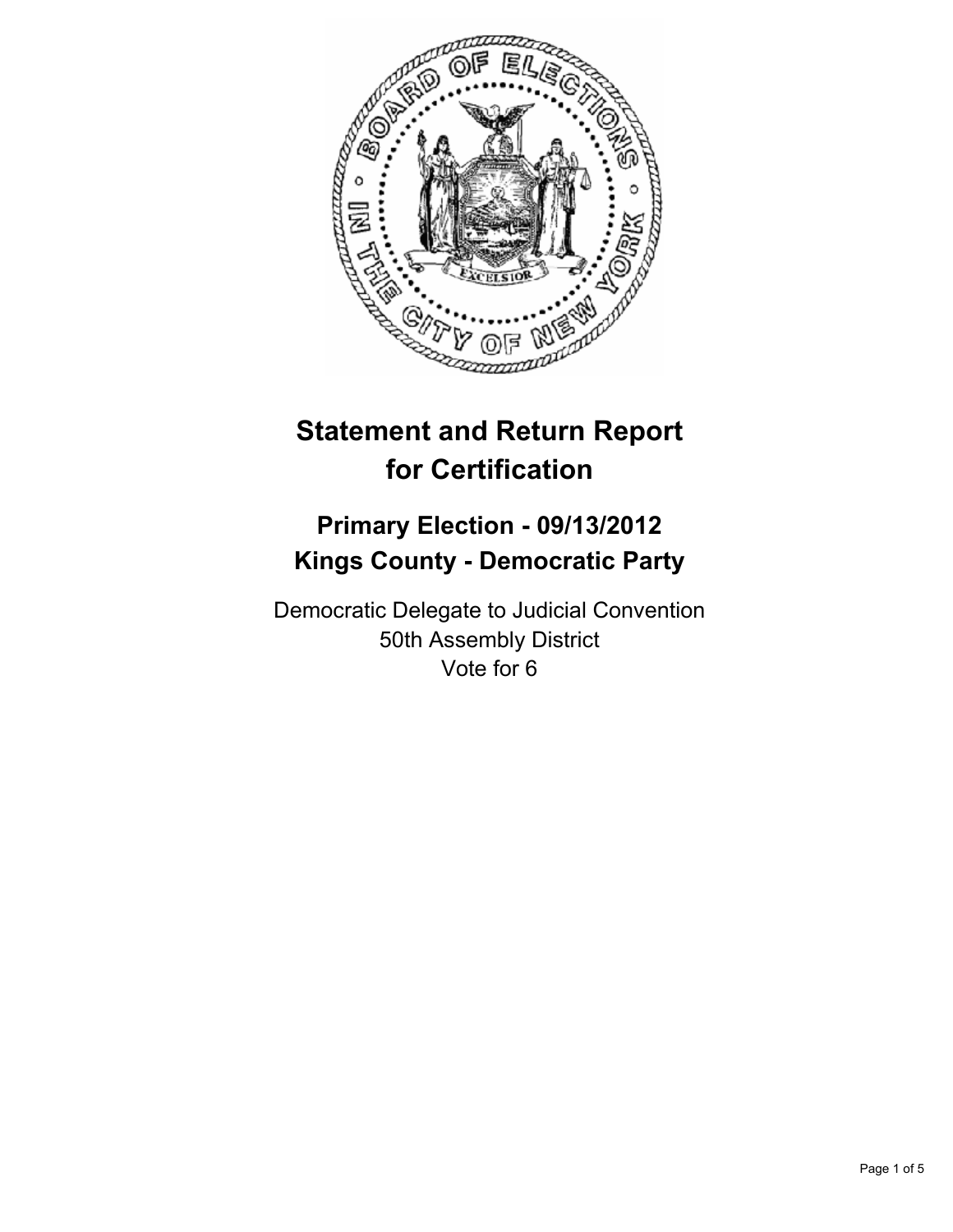

## **Assembly District 50**

| PUBLIC COUNTER                                           | 11,716         |
|----------------------------------------------------------|----------------|
| <b>EMERGENCY</b>                                         | 200            |
| ABSENTEE/MILITARY                                        | 199            |
| <b>FEDERAL</b>                                           | 0              |
| SPECIAL PRESIDENTIAL                                     | 0              |
| <b>AFFIDAVIT</b>                                         | 152            |
| <b>Total Ballots</b>                                     | 12,267         |
| Less - Inapplicable Federal/Special Presidential Ballots | 0              |
| <b>Total Applicable Ballots</b>                          | 12,267         |
| SOLOMON BONDO                                            | 3,147          |
| <b>THOMAS SMITH</b>                                      | 2,874          |
| <b>COURTNEY DEDONA</b>                                   | 3,127          |
| <b>RICHARD MAZUR</b>                                     | 2,815          |
| <b>LEAH WEISER</b>                                       | 3,374          |
| <b>JAMES SMITH</b>                                       | 2,778          |
| ESTEBAN D. DURAN                                         | 2,959          |
| EDITH J. SCHKRUTZ                                        | 2,853          |
| ERIN M. DRINKWATER                                       | 2,949          |
| <b>JULIA A. FOSTER</b>                                   | 3,224          |
| <b>JOEL DRUMMER</b>                                      | 2,802          |
| <b>DANIEL CAMPANELLI</b>                                 | 2,704          |
| AMANDA GREEN (WRITE-IN)                                  | 1              |
| BILL BILLER (WRITE-IN)                                   | 1              |
| CARLETTA JANSSEN (WRITE-IN)                              | 1              |
| CHARLIE PARKER (WRITE-IN)                                | $\mathbf 1$    |
| CHRIS OLECHOWSKI (WRITE-IN)                              | 1              |
| CLIFF GREPEAU (WRITE-IN)                                 | 1              |
| DAVID NIEDERMAN (WRITE-IN)                               | $\mathbf 1$    |
| DAVID REICH (WRITE-IN)                                   | 1              |
| EVAN MCCULLERGE (WRITE-IN)                               | 1              |
| HAKEEM JEFFRIES (WRITE-IN)                               | $\mathbf 1$    |
| HEATHER ROSHUND (WRITE-IN)                               | 1              |
| HENRY HARVEY (WRITE-IN)                                  | 1              |
| ISMAEL LOPEZ (WRITE-IN)                                  | 3              |
| JASON OTANO (WRITE-IN)                                   | 1              |
| JEN COX (WRITE-IN)                                       | 1              |
| <b>JESSICA REED (WRITE-IN)</b>                           | 1              |
| JOEL DIVMER (WRITE-IN)                                   | 1              |
| JOEL TEITEL (WRITE-IN)                                   | 2              |
| JONATHAN VARIS (WRITE-IN)                                | 1              |
| JORDAN THOMAS (WRITE-IN)                                 | 1              |
| JULIE LAWRENCE (WRITE-IN)                                | 1              |
| KATHERINE DENNY (WRITE-IN)                               | 1              |
| KENNDYN M. STEIN (WRITE-IN)                              | 1              |
| KENNY YOUNG (WRITE-IN)                                   | 1              |
| LARA GENOVESI (WRITE-IN)                                 | $\overline{2}$ |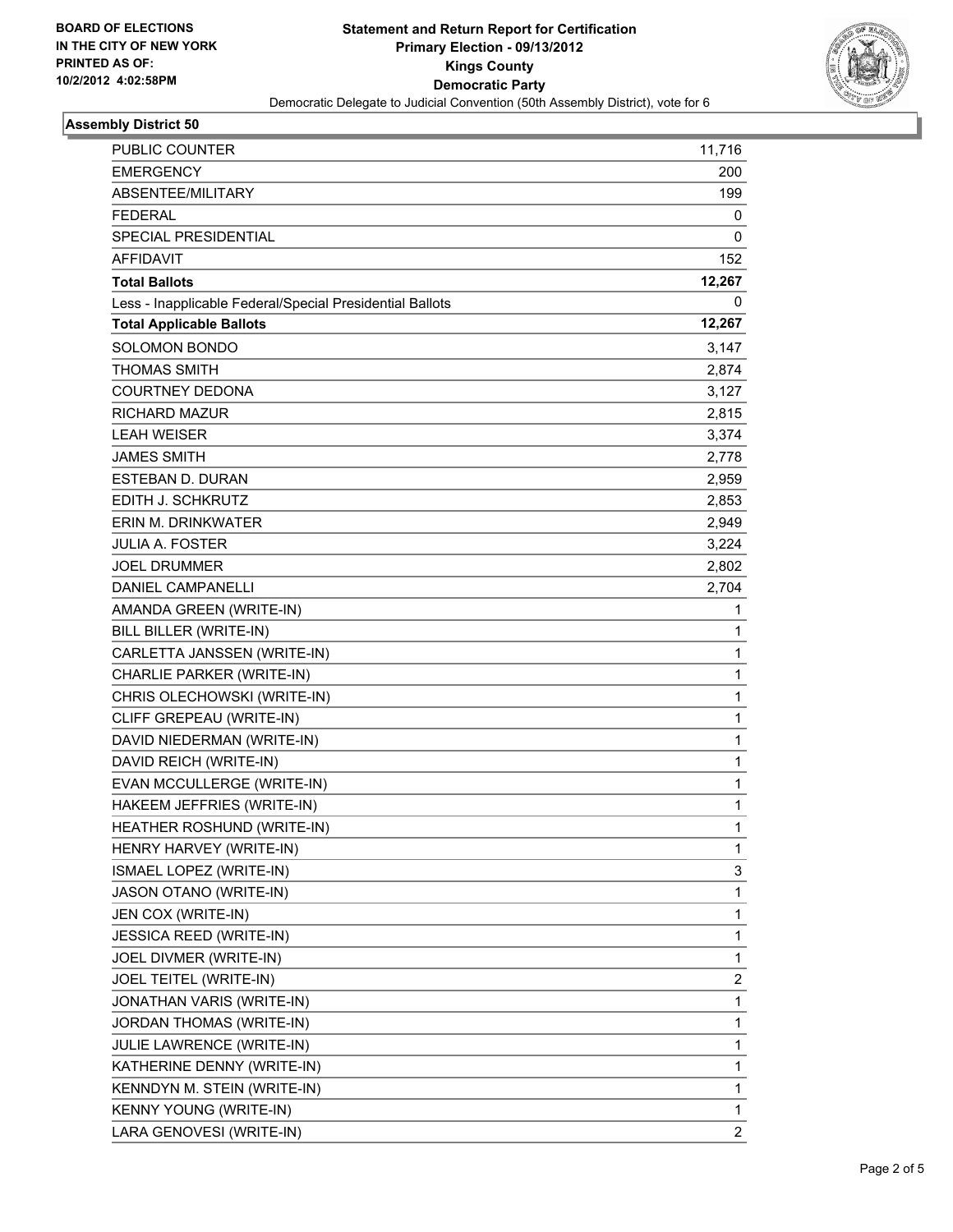

## **Assembly District 50**

| LEAH KEEGER (WRITE-IN)             |        |
|------------------------------------|--------|
| LEO MOSKOWITZ (WRITE-IN)           | 1      |
| LILY MCCULLERGE (WRITE-IN)         |        |
| LUIS BAEZ (WRITE-IN)               |        |
| MARTIN DILAN (WRITE-IN)            | 9      |
| <b>MARTIN NEDELMAN (WRITE-IN)</b>  | 1      |
| MARTY MARKOWITZ (WRITE-IN)         | 1      |
| NYDIA VELASQUEZ (WRITE-IN)         | 3      |
| RICHARD MORM (WRITE-IN)            | 1      |
| ROBERT J. REILLY (WRITE-IN)        | 1      |
| RON PAUL (WRITE-IN)                | 1      |
| RUSEL PARISU (WRITE-IN)            | 1      |
| SHLOMO MENDLEWICK (WRITE-IN)       |        |
| TED NUGENT (WRITE-IN)              |        |
| UNATTRIBUTABLE WRITE-IN (WRITE-IN) | 199    |
| WILLIAM SALZMAN (WRITE-IN)         |        |
| <b>Total Votes</b>                 | 35,859 |
| Unrecorded                         | 37,743 |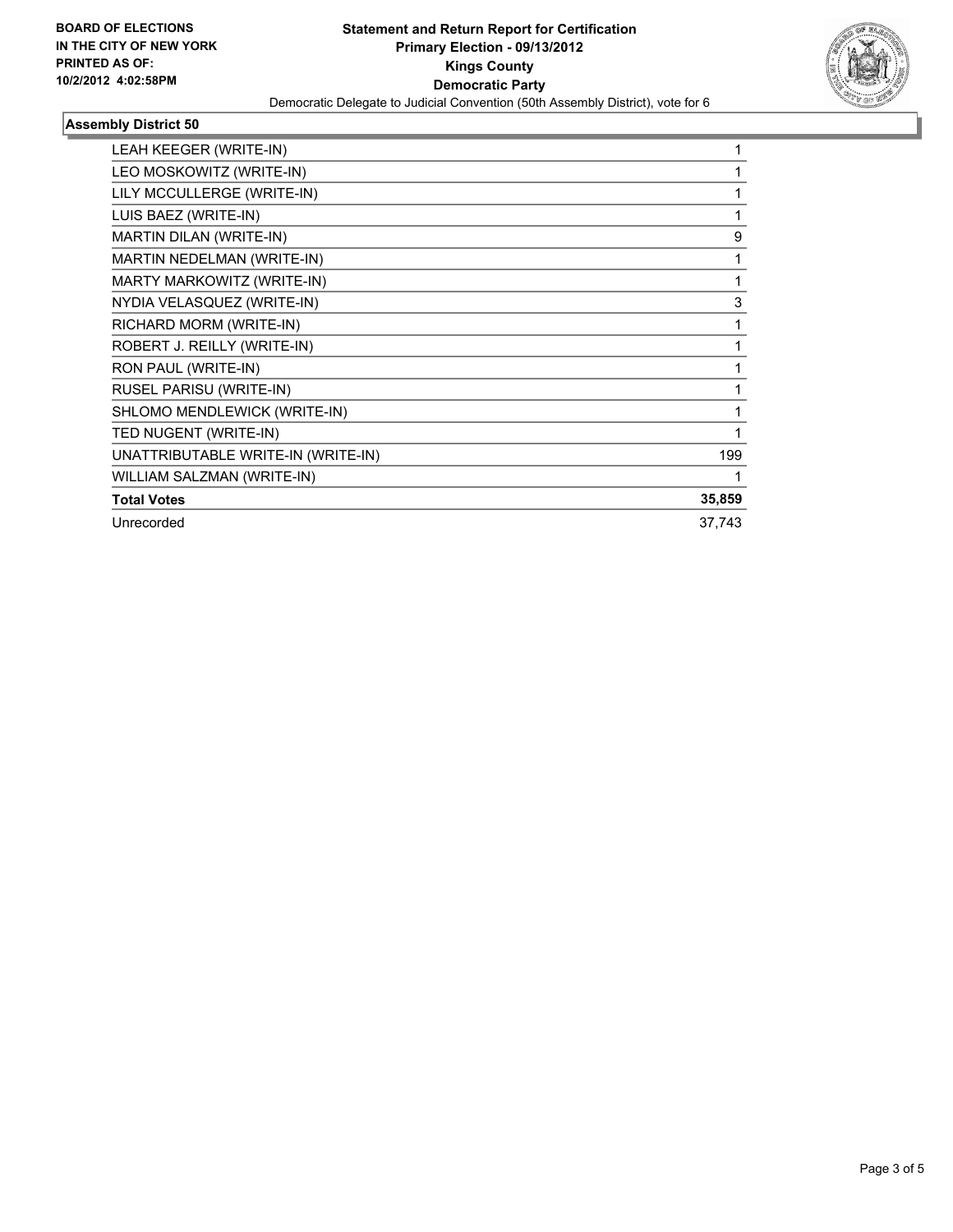

#### **Total for Democratic Delegate to Judicial Convention (50th Assembly District) - Kings County**

| PUBLIC COUNTER                                           | 11,716         |
|----------------------------------------------------------|----------------|
| <b>EMERGENCY</b>                                         | 200            |
| ABSENTEE/MILITARY                                        | 199            |
| <b>FEDERAL</b>                                           | 0              |
| <b>SPECIAL PRESIDENTIAL</b>                              | 0              |
| <b>AFFIDAVIT</b>                                         | 152            |
| <b>Total Ballots</b>                                     | 12,267         |
| Less - Inapplicable Federal/Special Presidential Ballots | 0              |
| <b>Total Applicable Ballots</b>                          | 12,267         |
| <b>SOLOMON BONDO</b>                                     | 3,147          |
| <b>THOMAS SMITH</b>                                      | 2,874          |
| <b>COURTNEY DEDONA</b>                                   | 3,127          |
| <b>RICHARD MAZUR</b>                                     | 2,815          |
| <b>LEAH WEISER</b>                                       | 3,374          |
| <b>JAMES SMITH</b>                                       | 2,778          |
| <b>ESTEBAN D. DURAN</b>                                  | 2,959          |
| EDITH J. SCHKRUTZ                                        | 2,853          |
| ERIN M. DRINKWATER                                       | 2,949          |
| <b>JULIA A. FOSTER</b>                                   | 3,224          |
| <b>JOEL DRUMMER</b>                                      | 2,802          |
| <b>DANIEL CAMPANELLI</b>                                 | 2,704          |
| AMANDA GREEN (WRITE-IN)                                  | 1              |
| BILL BILLER (WRITE-IN)                                   | 1              |
| CARLETTA JANSSEN (WRITE-IN)                              | 1              |
| CHARLIE PARKER (WRITE-IN)                                | 1              |
| CHRIS OLECHOWSKI (WRITE-IN)                              | $\mathbf{1}$   |
| CLIFF GREPEAU (WRITE-IN)                                 | 1              |
| DAVID NIEDERMAN (WRITE-IN)                               | 1              |
| DAVID REICH (WRITE-IN)                                   | $\mathbf{1}$   |
| EVAN MCCULLERGE (WRITE-IN)                               | 1              |
| HAKEEM JEFFRIES (WRITE-IN)                               | 1              |
| HEATHER ROSHUND (WRITE-IN)                               | $\mathbf{1}$   |
| HENRY HARVEY (WRITE-IN)                                  | 1              |
| ISMAEL LOPEZ (WRITE-IN)                                  | 3              |
| JASON OTANO (WRITE-IN)                                   | 1              |
| JEN COX (WRITE-IN)                                       | 1              |
| <b>JESSICA REED (WRITE-IN)</b>                           | 1              |
| JOEL DIVMER (WRITE-IN)                                   | 1              |
| JOEL TEITEL (WRITE-IN)                                   | $\overline{2}$ |
| <b>JONATHAN VARIS (WRITE-IN)</b>                         | 1              |
| JORDAN THOMAS (WRITE-IN)                                 | 1              |
| JULIE LAWRENCE (WRITE-IN)                                | 1              |
| KATHERINE DENNY (WRITE-IN)                               | 1              |
| KENNDYN M. STEIN (WRITE-IN)                              | 1              |
| KENNY YOUNG (WRITE-IN)                                   | $\mathbf 1$    |
| LARA GENOVESI (WRITE-IN)                                 | $\overline{2}$ |